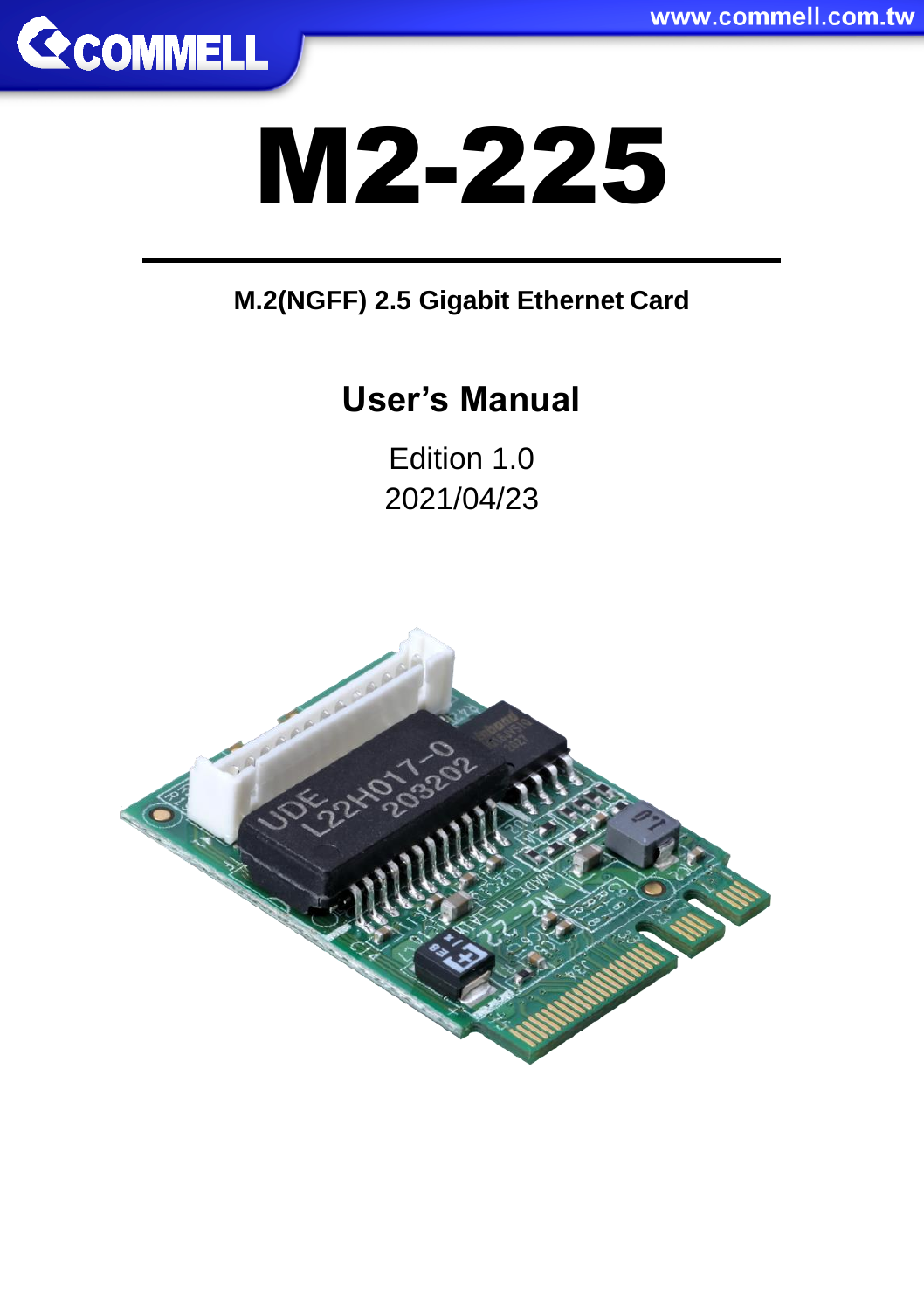

#### Packing List:

**Please check the package content before you starting using the card.**



**1 x M2-225 card**



**1 x Adapter LAN Cable (OALGLAN-A-20 / 1040617)**



**1 x LAN Adapter (BADPGLAND\_A / 4120007011) (Include Bracket)**



**1 x CD Driver**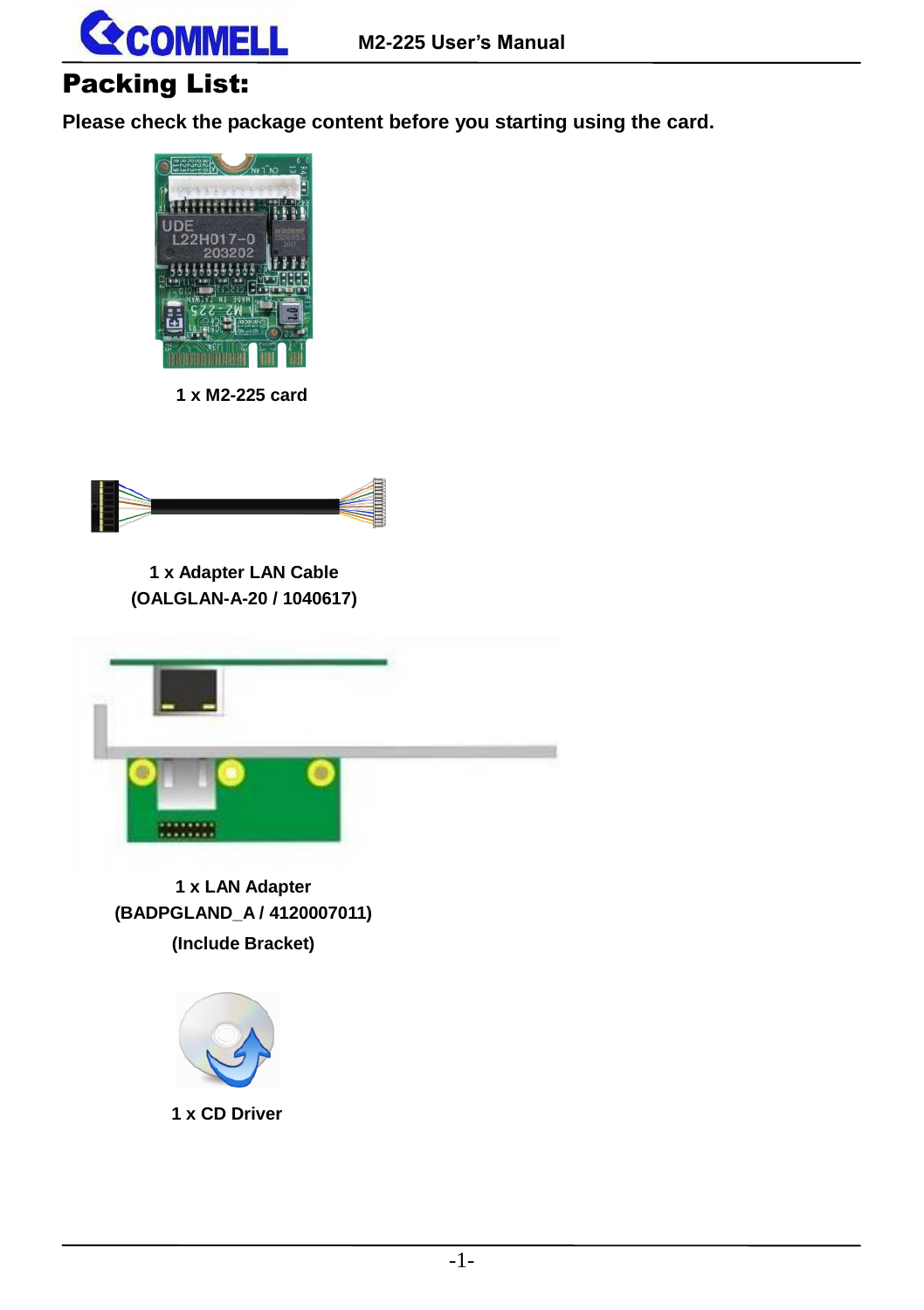

#### **Index**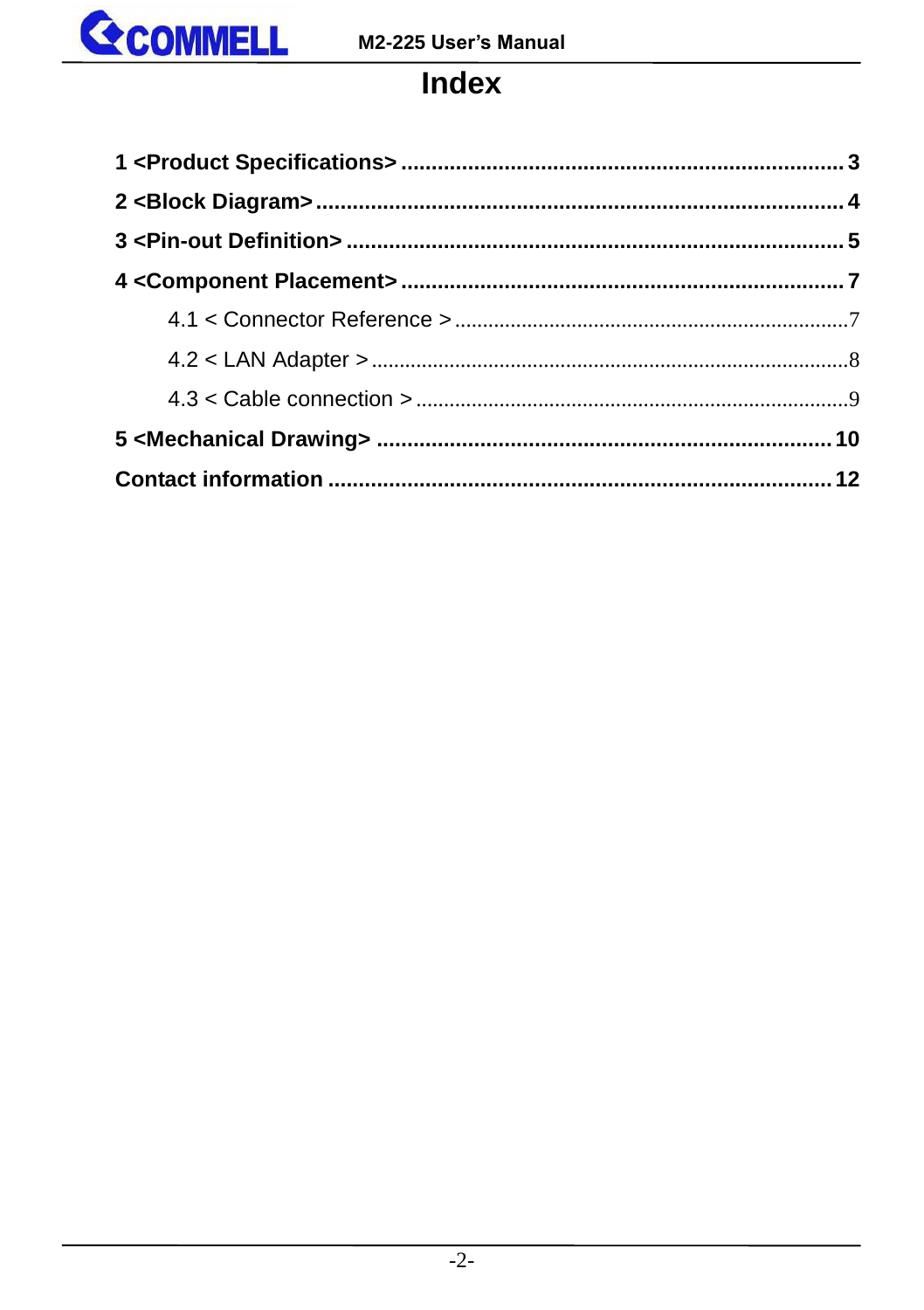

<span id="page-3-0"></span>**1 <Product [Specifications>](https://ark.intel.com/content/www/us/en/ark/products/184675/intel-ethernet-controller-i225-lm.html#tab-blade-1-0)**

#### **Product Description**

| <b>Host Interface</b>         | M.2                                                              |
|-------------------------------|------------------------------------------------------------------|
| <b>Controller</b>             | Intel <sup>®</sup> Ethernet Controller I225                      |
| M.2 key type                  | A-E key PCIe interface                                           |
| <b>Dimension</b>              | $22$ mm x $30$ mm x $7$ mm                                       |
| <b>Operating Conditions</b>   |                                                                  |
| <b>Voltage</b>                | $3.3V + 5%$                                                      |
| <b>Temperature</b>            | $0\neg 55^{\circ}$ C                                             |
| <b>Storage Temperature</b>    | $-40$ ~+85°C                                                     |
| <b>General Specifications</b> |                                                                  |
|                               | IEEE 802.3 Ethernet interface for 2500BASE-T 1000BASE-T,         |
| <b>Compliance</b>             | 100BASE-TX, and 10BASE-Te applications (802.3, 802.3u, 802.3ab). |
| <b>Transfer Rate</b>          | 2500 Mb/s, 1000 Mb/s, 100 Mb/s, or 10 Mb/s                       |
| <b>Support OS</b>             | Win10 RS5+ x64, Linux kernel 5.7                                 |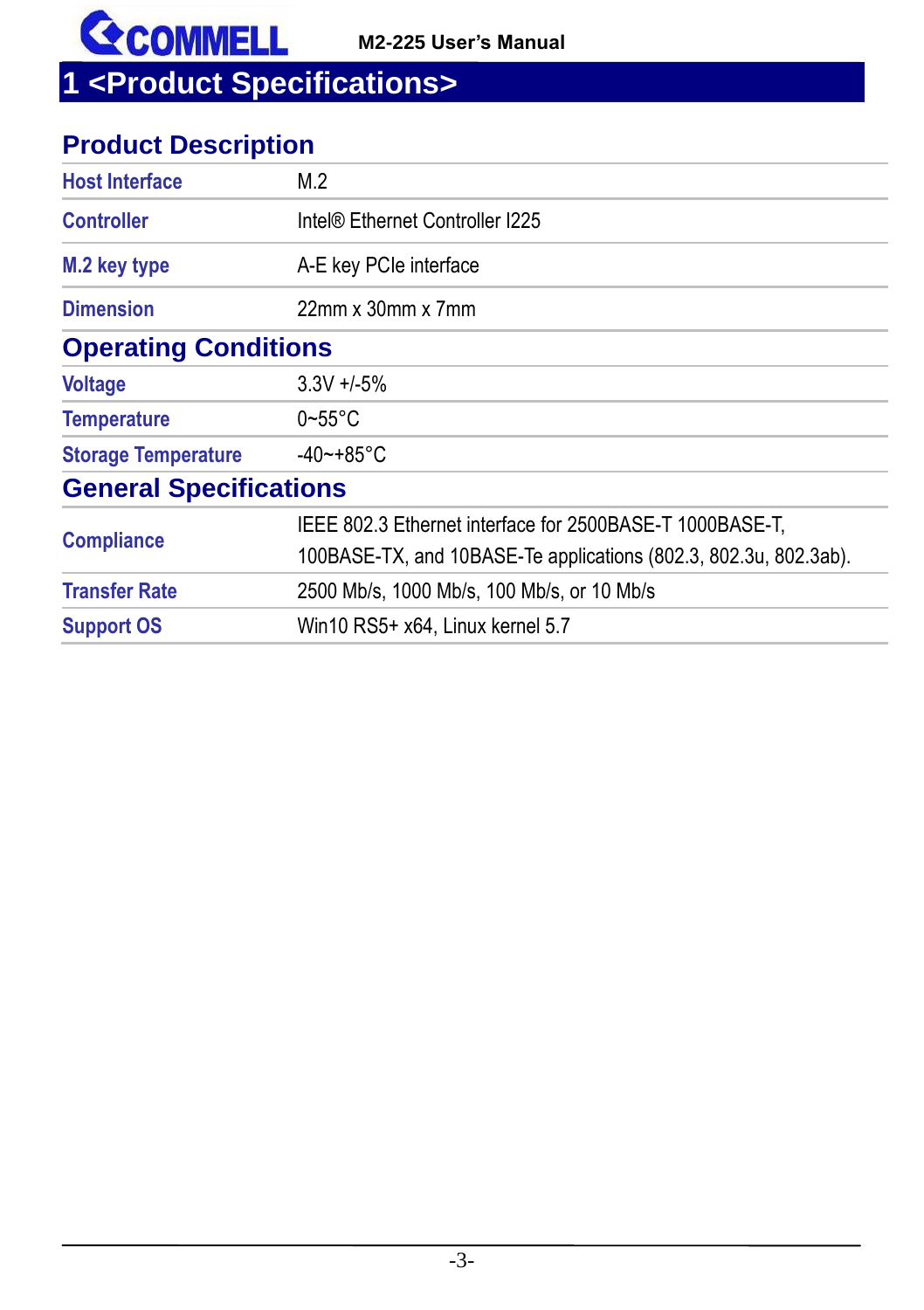<span id="page-4-0"></span>



-4-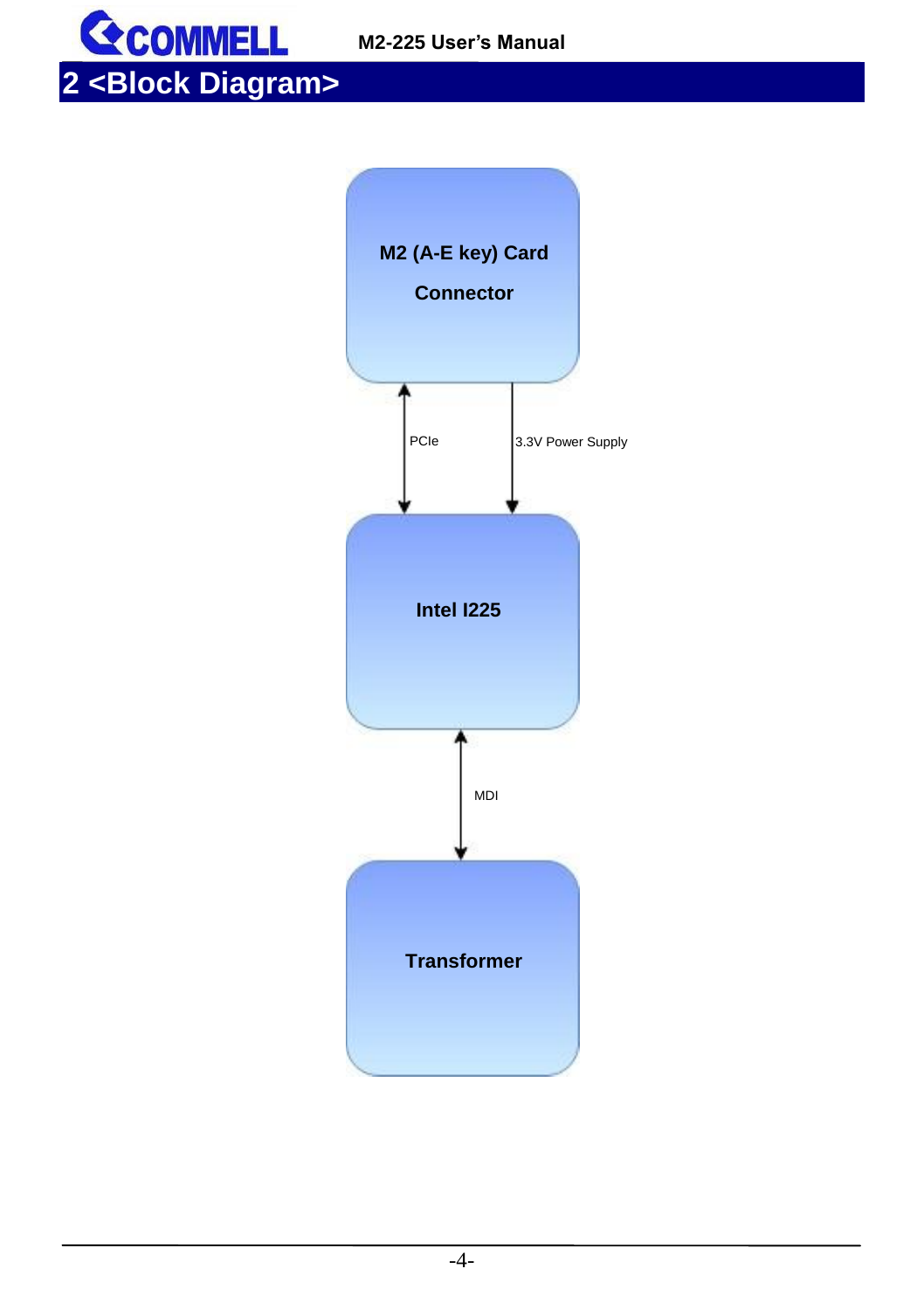

### <span id="page-5-0"></span>**<Pin-out Definition>**

| Pin No.        | <b>Definition</b> | <b>Definition</b> | Pin No.        |
|----------------|-------------------|-------------------|----------------|
| $\mathbf 1$    | <b>GND</b>        |                   |                |
| 3              | <b>NC</b>         | 3.3V              | $\overline{2}$ |
| 5              | <b>NC</b>         | 3.3V              | 4              |
| $\overline{7}$ | <b>GND</b>        | <b>NC</b>         | 6              |
|                | Key A             | Key A             |                |
|                | Key A             | Key A             |                |
|                | Key A             | Key A             |                |
|                | Key A             | Key A             |                |
| 17             | NC                | <b>NC</b>         | 16             |
| 19             | <b>NC</b>         | <b>GND</b>        | 18             |
| 21             | <b>NC</b>         | <b>NC</b>         | 20             |
| 23             | <b>NC</b>         | <b>NC</b>         | 22             |
|                | Key E             | Key E             |                |
|                | Key E             | Key E             |                |
|                | Key E             | Key E             |                |
|                | Key E             | Key E             |                |
| 33             | <b>GND</b>        | <b>NC</b>         | 32             |
| 35             | PERp0             | <b>NC</b>         | 34             |
| 37             | PERn0             | <b>NC</b>         | 36             |
| 39             | <b>GND</b>        | <b>NC</b>         | 38             |
| 41             | PETp0             | <b>NC</b>         | 40             |
| 43             | PET <sub>n0</sub> | <b>NC</b>         | 42             |
| 45             | <b>GND</b>        | <b>NC</b>         | 44             |
| 47             | REFCLKp0          | <b>NC</b>         | 46             |
| 49             | REFCLKn0          | <b>NC</b>         | 48             |
| 51             | <b>GND</b>        | <b>NC</b>         | 50             |
| 53             | CLKREQ0#          | PERST0#           | 52             |
| 55             | PEWAKE0#          | <b>NC</b>         | 54             |
| 57             | <b>GND</b>        | <b>NC</b>         | 56             |
| 59             | <b>NC</b>         | <b>NC</b>         | 58             |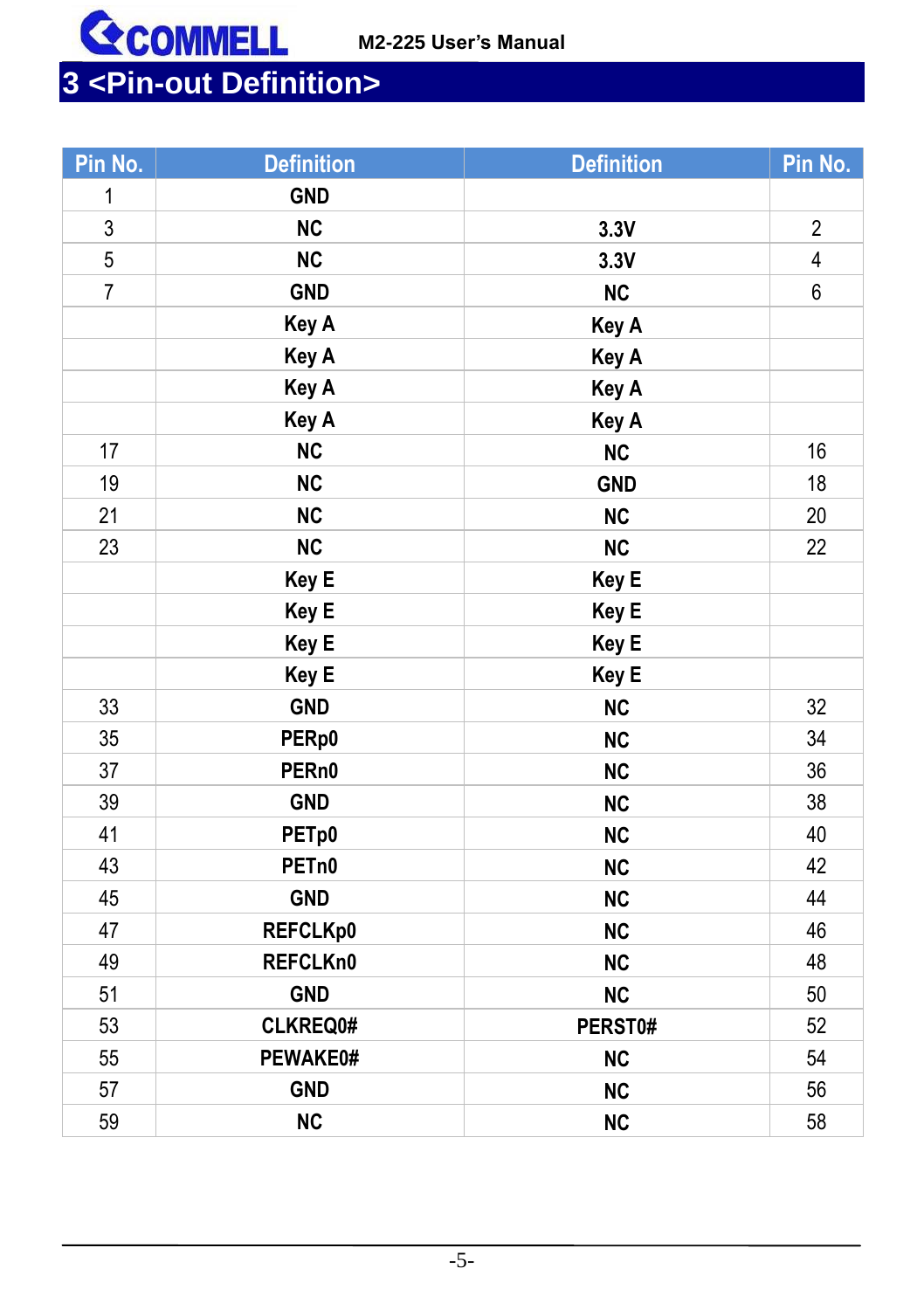

| Pin No. | <b>Definition</b> | <b>Definition</b> | Pin No. |
|---------|-------------------|-------------------|---------|
| 61      | <b>NC</b>         | <b>NC</b>         | 60      |
| 63      | <b>GND</b>        | NC                | 62      |
| 65      | <b>NC</b>         | <b>NC</b>         | 64      |
| 67      | NC                | <b>NC</b>         | 66      |
| 69      | <b>GND</b>        | <b>NC</b>         | 68      |
| 71      | <b>NC</b>         | NC                | 70      |
| 73      | <b>NC</b>         | 3.3V              | 72      |
| 75      | <b>GND</b>        | 3.3V              | 74      |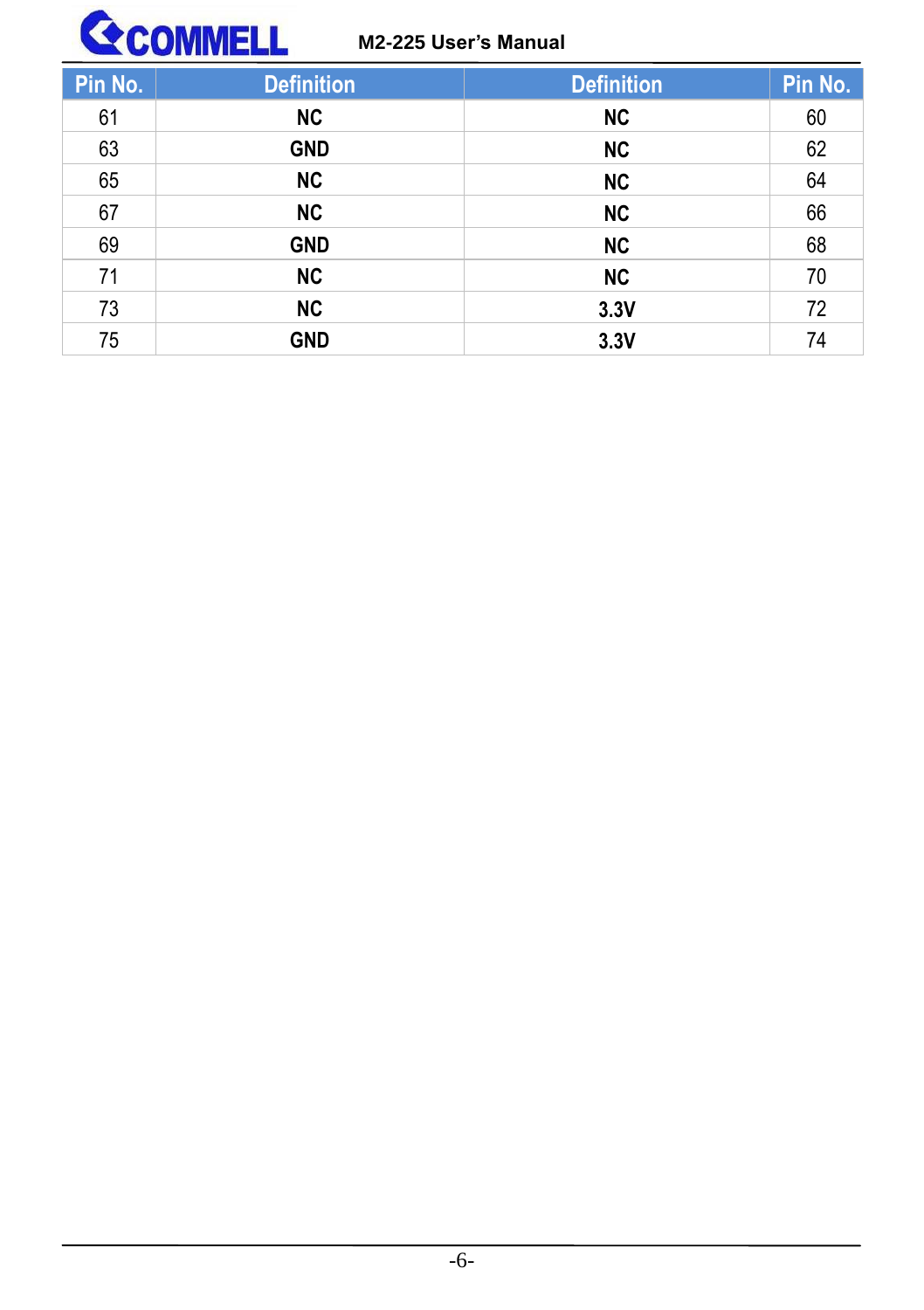

## <span id="page-7-0"></span>**4 <Component Placement>**

#### <span id="page-7-1"></span>**4.1 < Connector Reference >**



**Connector: CN\_LAN Connector Type: 13-pin (13 x 1), pitch: 1.25 mm, DIP type Straight P.C.B Connector**

| <b>Pin</b> | <b>Description</b> | <b>Pin</b> | <b>Description</b> |
|------------|--------------------|------------|--------------------|
|            | RTD00+             | 9          | <b>GND</b>         |
| 2          | RTD00-             | 10         | <b>RLINK2.5G0-</b> |
| 3          | $RTD01+$           | 11         | RLINK1G0-          |
|            | RTD01-             | 12         | RLINK0-            |
| 5          | RTD02+             | 13         | RACTLED0-          |
| 6          | RTD02-             |            |                    |
|            | RTD03+             |            |                    |
| 8          | RTD03-             |            |                    |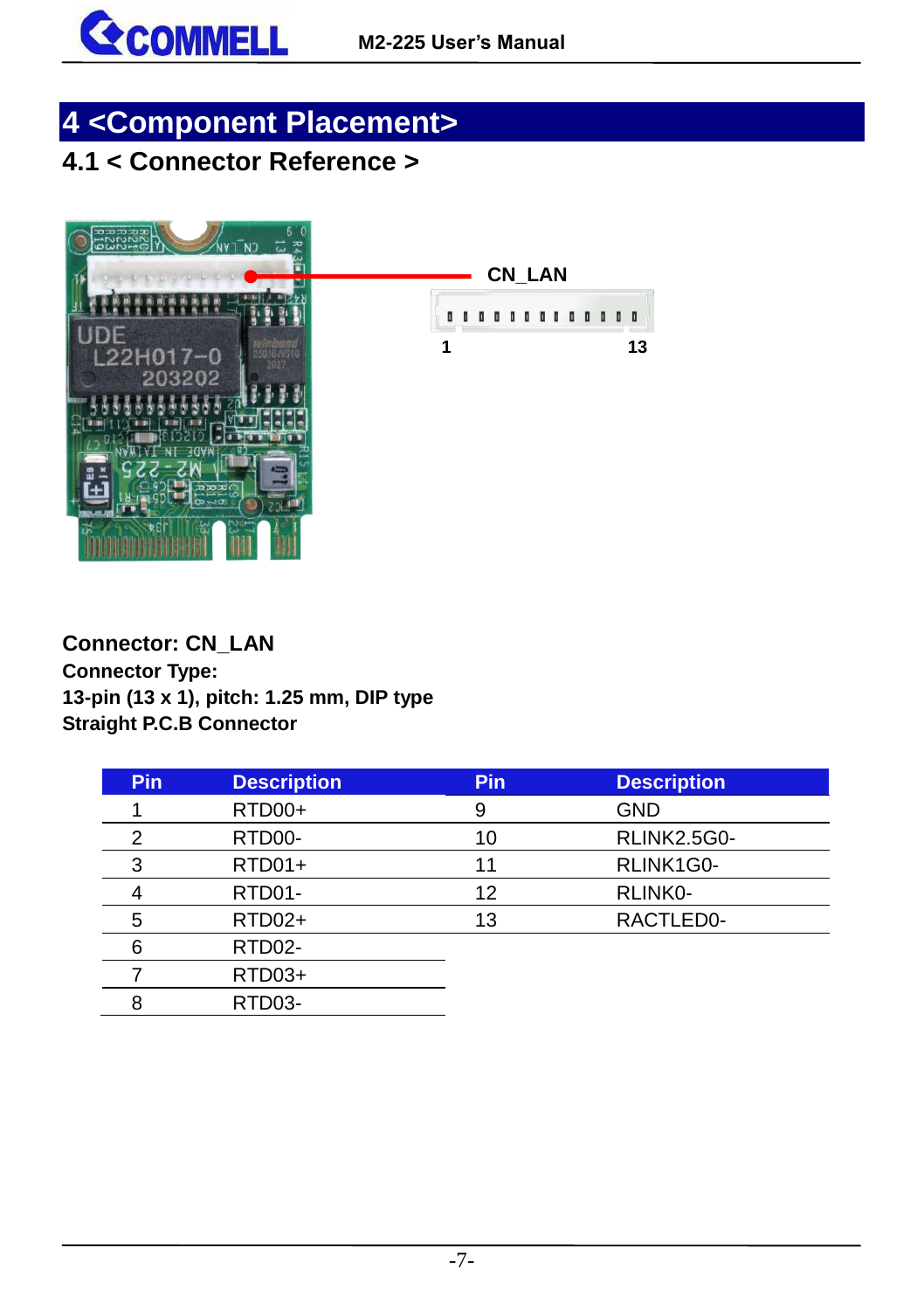

#### <span id="page-8-0"></span>**4.2 < LAN Adapter >**



**(Include Bracket)**



| CN LAN1X:                                        |
|--------------------------------------------------|
| <b>Connector Type:</b>                           |
| 16-pin (8 x 2) 2.0 x 2.0 mm Straight Type Header |

| 15 |  |  |  |   |  |
|----|--|--|--|---|--|
|    |  |  |  |   |  |
|    |  |  |  |   |  |
| 16 |  |  |  | 2 |  |

| <b>Pin</b> | <b>Description</b> | <b>Pin</b> | <b>Description</b> |
|------------|--------------------|------------|--------------------|
|            | RTD <sub>0+</sub>  | 2          | $RTD1+$            |
| 3          | RTD0-              |            | RTD <sub>1</sub> - |
| 5          | NC.                | 6          | <b>GND</b>         |
|            | RTD <sub>2+</sub>  | 8          | RTD <sub>3+</sub>  |
| 9          | RTD <sub>2</sub> - | 10         | RTD3-              |
| 11         | <b>GND</b>         | 12         | <b>GND</b>         |
| 13         | LINK1              | 14         | Link100            |
| 15         | ACTLED1            | 16         | <b>Link1000</b>    |

#### **Adapter LAN Connector: RJ45\_1**

**RJ45 connector** 



**2500 Mb/s: Orange 10/100/1000 Mb/s: Green**

| 1 Pin 1 2 3 4 5 6 7 8                                       |  |  |  |  |
|-------------------------------------------------------------|--|--|--|--|
| Description MDI0+ MDI0- MDI1+ MDI2+ MDI2- MDI1- MDI3+ MDI3- |  |  |  |  |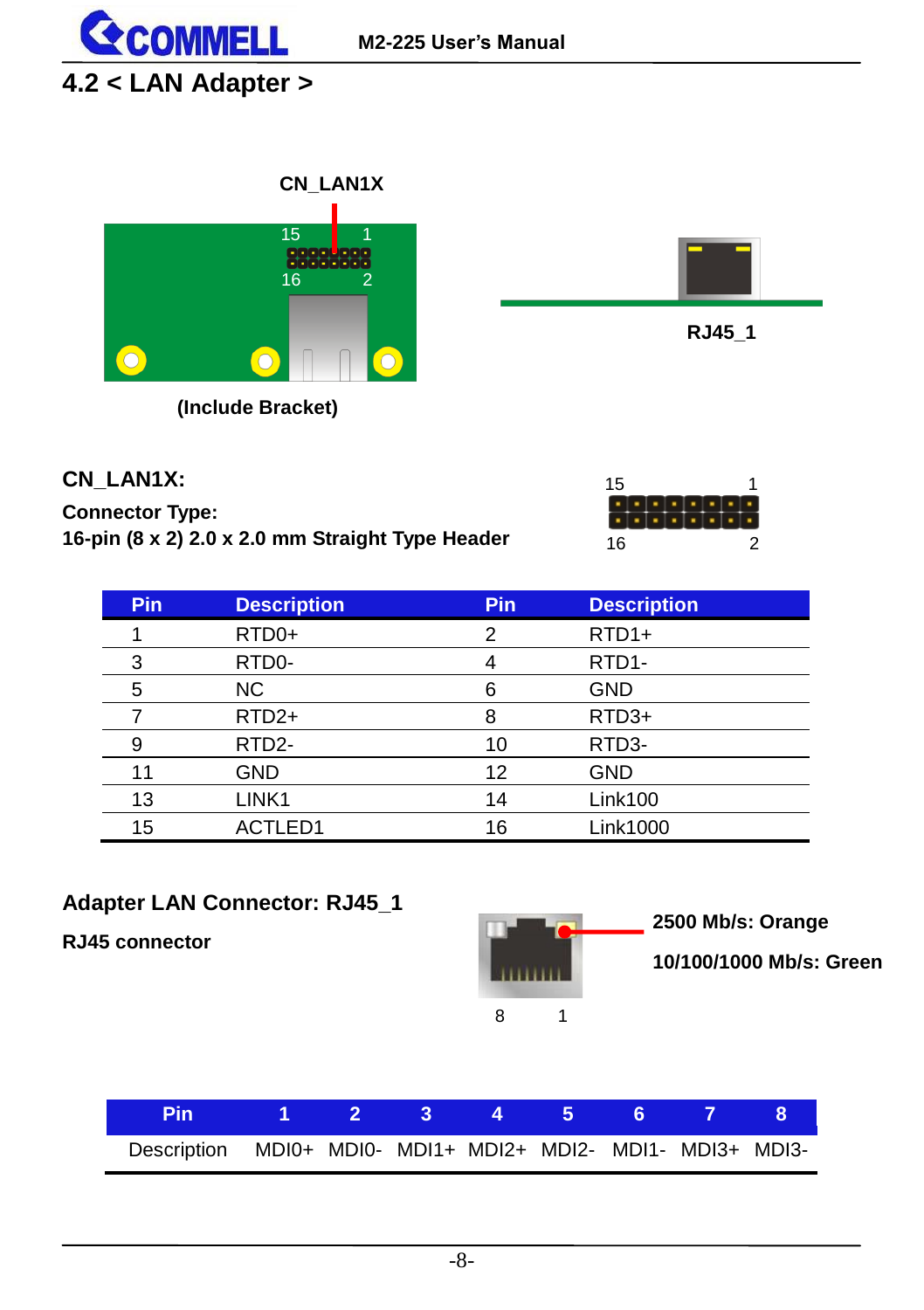

#### <span id="page-9-0"></span>**4.3 < Cable connection >**





| N <sub>O</sub> | <b>DESCRIPTION</b>      | <b>COLOR</b> | $Q'$ TY | UNIT       |
|----------------|-------------------------|--------------|---------|------------|
|                | UL1571 28AWG            |              | 13      | <b>PCS</b> |
| $\Omega$       | HOUING DP2.0 $2*8P$     | <b>BLACK</b> |         | PCS.       |
| 3              | TERMINAL DP2.0          |              | 13      | <b>PCS</b> |
|                | HOUSING MOLEX1.25 13PIN | WHITE        |         | <b>PCS</b> |
| 5              | TERMINAL MOLEX 1.25     |              | 13      | <b>PCS</b> |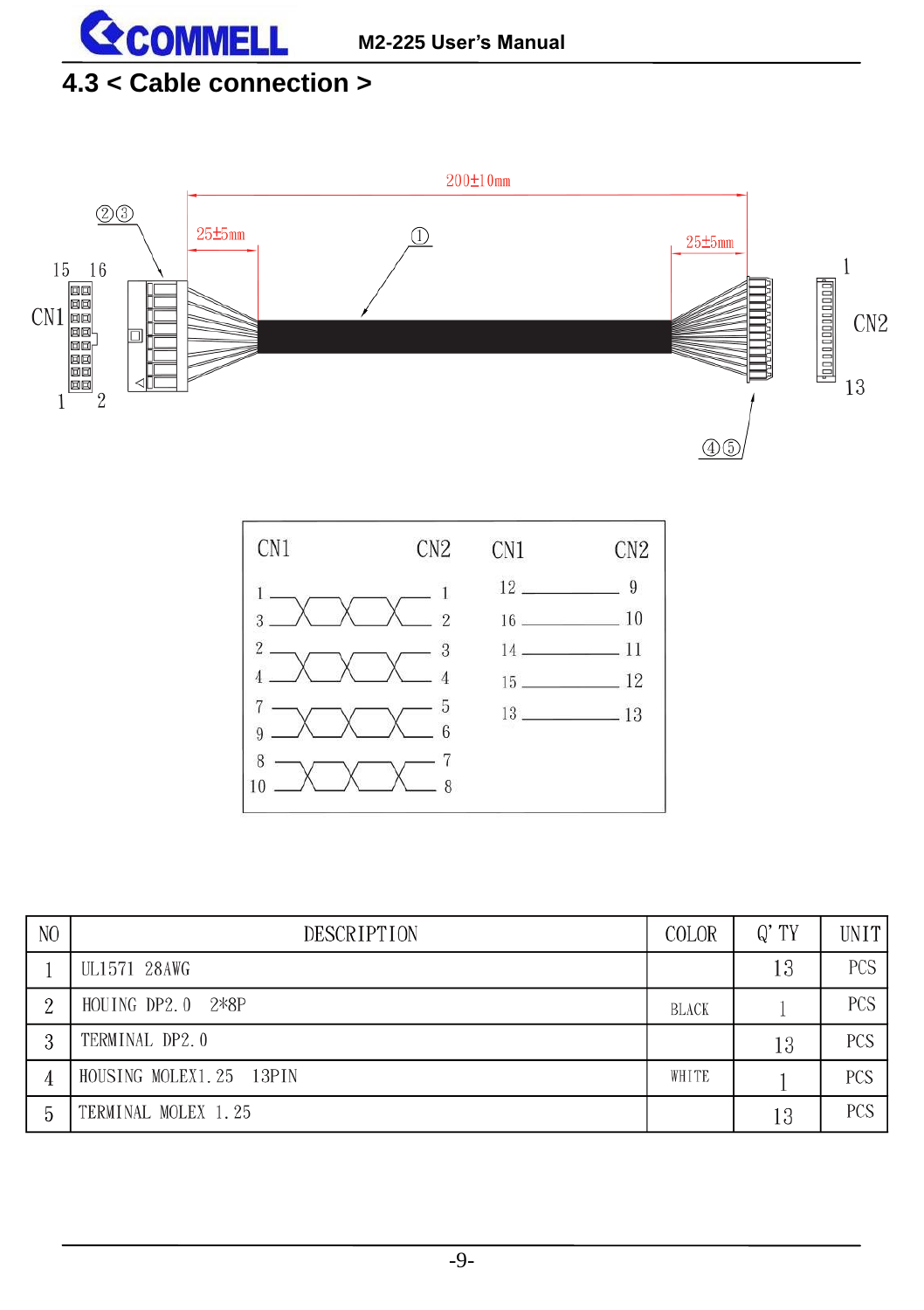

# <span id="page-10-0"></span>**5 <Mechanical Drawing>**

#### **M2-225: (Units: mm)**



#### **LAN Adapter: (Units: inch)**

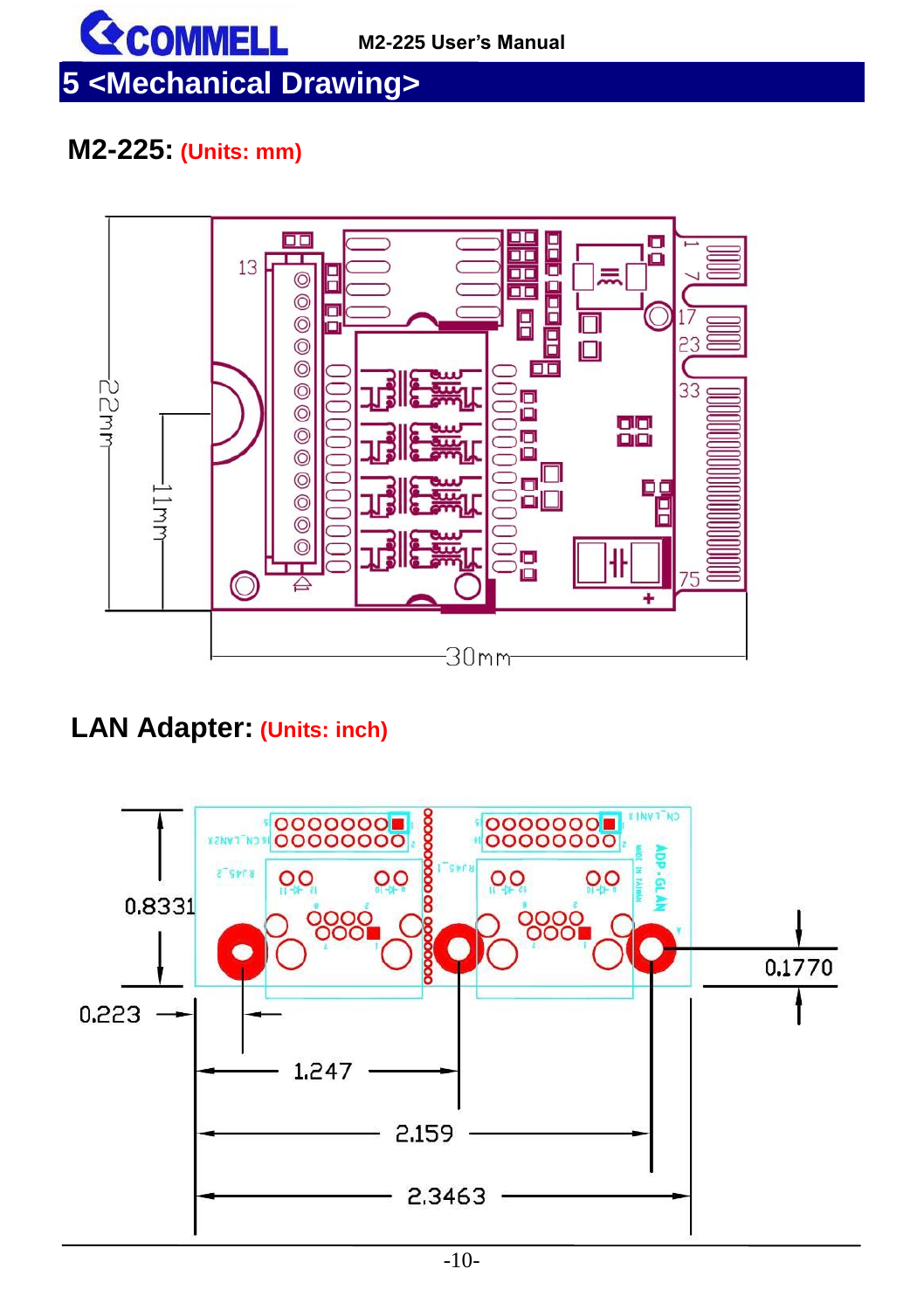



#### **Bracket: (Units: mm)**